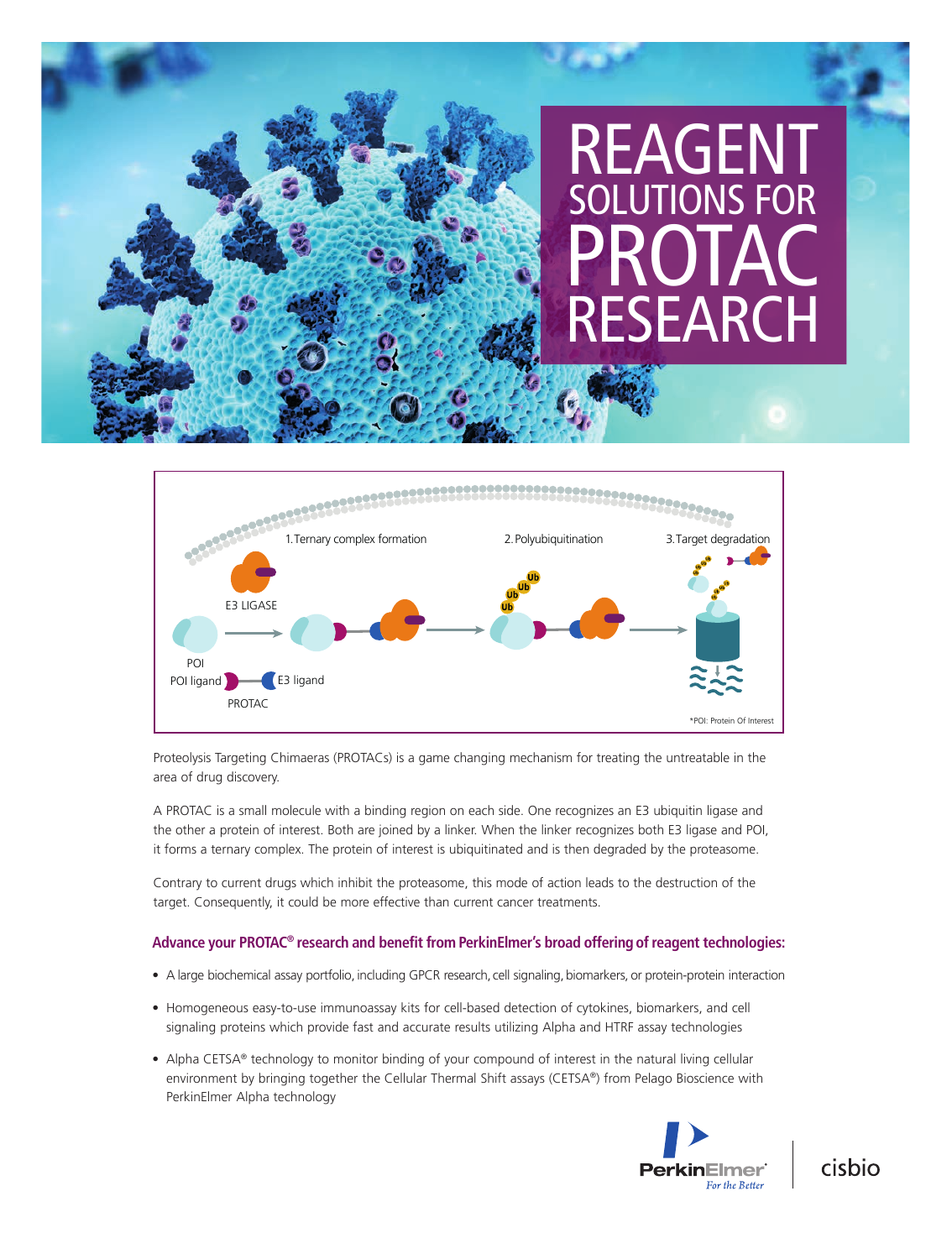

Alpha is a versatile, bead-based platform that enables you to assay the most complex samples in one well and with no wash steps.



HTRF is a fast, sensitive, homogeneous, and ready to use assay platform with no wash steps.



### **Custom Labeling and Custom Assay Development Services**

Don't see the assay you need listed here? PerkinElmer has partnered with industry and academia professionals to develop custom solutions to dramatically shorten the drug development process using our powerful, accurate HTRF®, DELFIA® and AlphaLISA® technologies.

An experienced Project Manager will evaluate your project's chance of success, then work with you to create a customized assay for the target you need to advance your research.



**Contact us today: www.cisbio.com/content/assay-development**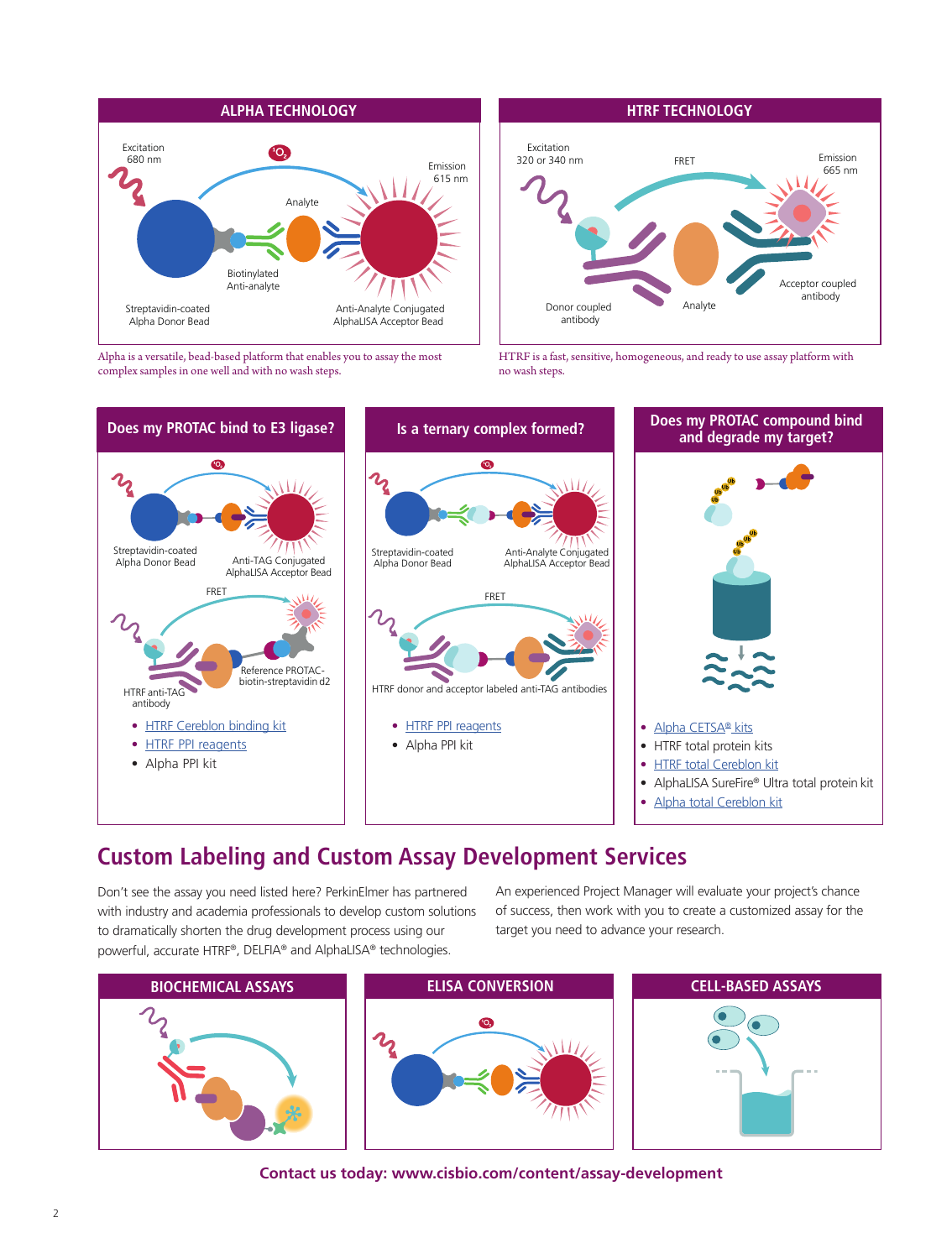#### *Table 1.* HTRF labeled antibodies.

| <b>Product</b>                   | <b>Size</b> | <b>Part Number</b> |
|----------------------------------|-------------|--------------------|
| MAb Anti 6HIS-d2                 | 1 000 tests | 61HISDLF           |
| MAb Anti 6HIS-Eu cryptate        | 5 000 tests | 61HISKLA           |
| MAb Anti 6HIS-Eu cryptate Gold   | 5 000 tests | 61HI2KLA           |
| MAb Anti 6HIS-Tb cryptate        | 1 000 tests | 61HISTLF           |
| MAb Anti 6HIS-Tb cryptate Gold   | 1 000 tests | 61HI2TLF           |
| MAb Anti 6HIS-XL665              | 1 000 tests | 61HISXLF           |
| MAb Anti cmyc-d2                 | 1 000 tests | 61MYCDAF           |
| MAb Anti cmyc-Eu cryptate        | 5 000 tests | 61MYCKLA           |
| MAb Anti cmyc-Tb cryptate        | 1 000 tests | 61MYCTAF           |
| MAb Anti cmyc-XL665              | 1 000 tests | 61MYCXLF           |
| MAb Anti DNP-Eu cryptate         | 5 000 tests | 61DNPKLA           |
| MAb Anti DNP-XL665               | 5 000 tests | 61DNPXLA           |
| MAb Anti FLAG M2-d2              | 1 000 tests | 61FG2DLF           |
| MAb Anti FLAG M2-Eu cryptate     | 5 000 tests | 61FG2KLA           |
| MAb Anti FLAG M2-Tb cryptate     | 1 000 tests | 61FG2TLF           |
| MAb Anti FLAG M2-XL665           | 1 000 tests | 61FG2XLF           |
| MAb Anti GST-d2                  | 1 000 tests | 61GSTDLF           |
| MAb Anti GST-Eu cryptate         | 5 000 tests | 61GSTKLA           |
| MAb Anti GST-Tb cryptate         | 1 000 tests | 61GSTTLF           |
| MAb Anti GST-XL665               | 1 000 tests | 61GSTXLF           |
| MAb Anti HA-d2                   | 1 000 tests | 610HADAF           |
| MAb Anti HA-Eu cryptate          | 5 000 tests | 610HAKLA           |
| MAb Anti HA-Tb cryptate          | 1 000 tests | 610HATAF           |
| MAb Anti HA-XL665                | 1 000 tests | 610HAXLF           |
| MAb Anti MBP-d2                  | 5 000 tests | 61MBPDAA           |
| MAb Anti MBP-Eu cryptate         | 5 000 tests | 61MBPKAA           |
| MAb Anti MBP-Tb cryptate         | 5 000 tests | 61MBPTAA           |
| PAb Anti Human IgG-Eu cryptate   | 5 000 tests | 61HFCKLA           |
| PAb Anti Human IgG-Tb cryptate   | 1 000 tests | 61HFCTAF           |
| Pab Anti Human IgG-d2            | 1 000 tests | 61HFCDAF           |
| PAb Anti Human IgG-XL665         | 1 000 tests | 61HFCXLF           |
| MAb Anti Human Kappa-Eu cryptate | 5 000 tests | 61KAPKAA           |
| MAb Anti Human Kappa-d2          | 5 000 tests | 61KAPDAA           |
| Streptavidin-d2                  | 1 000 tests | 610SADLF           |
| Streptavidin-XL665               | 1 000 tests | 610SAXLF           |
| Ubiquitin-Eu cryptate            | 5 000 tests | 61UBIKLA           |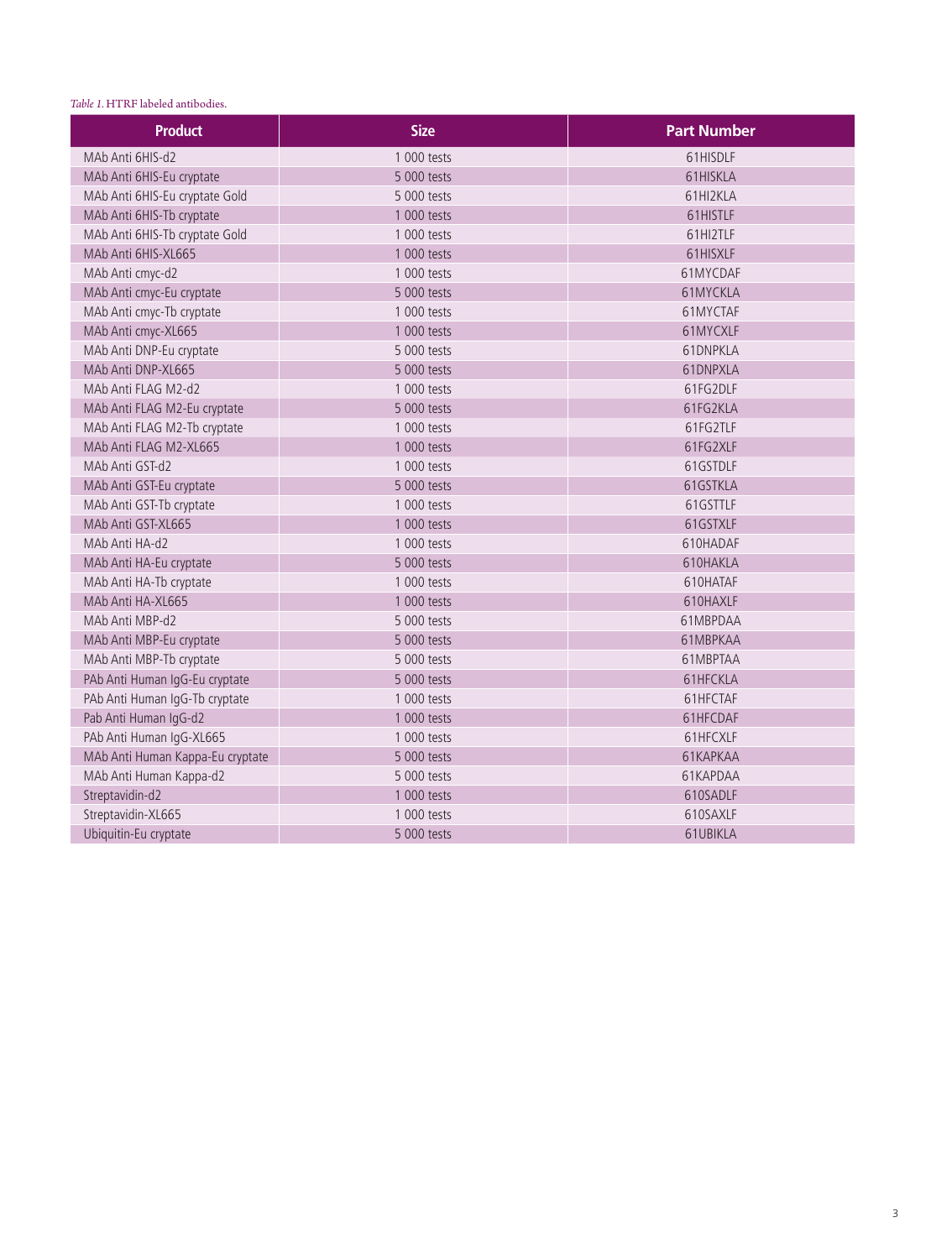#### *Table 2.* Cell based kits.

| <b>Product</b>           | <b>AlphaLISA</b> | <b>HTRF</b>     |
|--------------------------|------------------|-----------------|
| <b>ACC Total</b>         | ALSU-TACC-A500   | 64NACPEG        |
| <b>AKT1 Total</b>        | ALSU-TAKT-B-HV   | 63ADK079PEG     |
| AKT <sub>2</sub> Total   | ALSU-TAKT-B-HV   | 63ADK081PEG     |
| <b>AKT3 Total</b>        | ALSU-TAKT-B-HV   | 63ADK083PEG     |
| AMPK/2 Total             | ALSU-TAMPK-A500  | 63ADK060PEG     |
| BCL-2                    | AL384            |                 |
| Beta-Catenin Total       |                  | 64NCAPEG        |
| <b>BTK Total</b>         | ALSU-TBTK-A-HV   | 63ADK064PEG     |
| CDK2 Total               | ALSU-TCDK2-A500  | 64CDK2TPEG      |
| <b>CDK4 Total</b>        | ALSU-TCDK4-A500  | 64CDK4TPEG      |
| Cereblon total           | AL3139C          | 64CRBNPEG       |
| <b>CREB Total</b>        | ALSU-TCREB-A-HV  | 63ADK052PEG     |
| c-Src Total              |                  | 64NSRPEG        |
| <b>EGFR Total</b>        | ALSU-TEGFR-A-HV  | 64NG1PEG        |
| elF <sub>2</sub> a Total | ALSU-TEIF2-A-HV  | 64NFFPFG        |
| ErbB2 (HER2) Total       | ALSU-TEB2-A-HV   | 64NR2PEG        |
| FGFR2 Total              | ALSU-TEGER2-A500 | 63ADK057PFG     |
| FoxO1 Total              |                  | 64NFOPEG        |
| $GSK3\alpha$ Total       |                  | 64GTAPEG        |
| GSK3β Total              |                  | 64GTBPEG        |
| <b>HER3 Total</b>        |                  | 64NR3PEG        |
| Histone H3 Total         |                  | 64NH3PEG        |
| Human Tau Total          | AL271C           | 64NTAUPEG       |
| <b>IKKB</b> Total        |                  | 63ADK097PEG     |
| InsR beta Total          | ALSU-TINR-A500   |                 |
| <b>IRS1 Total</b>        |                  | 64NRSPEG        |
| <b>IRS2 Total</b>        |                  | 64IRTPEG        |
| <b>LRRK2 Total</b>       |                  | <b>6FNRKPEG</b> |
| MEK1 Total               | ALSU-TMEK1-A-HV  | 64NE1PEG        |
| MKK4 Total               | ALSU-TMKK4-A-HV  | 64NK4PEG        |
| NDRG1 Total              |                  | 63ADK094PEG     |
| NF <sub>K</sub> B Total  | ALSU-TNFKB-A500  | 64NFTPEG        |
| P38 MAPK Total           | ALSU-TP38-B500   | 64P38PET        |
| p53 Total                | ALSU-TP53-A-HV   | 64T53PET        |
| Phospholamban Total      |                  | 63ADK075PEG     |
| Raf1                     | ALSU-RAF1-A500   |                 |
| Rb Total                 | ALSU-TRB-A500    | 63ADK106PEG     |
| <b>SHP1 Total</b>        | ALSU-TSHP1-A-HV  | 64NH1PEG        |
| SHP2 Total               | ALSU-TSHP2-A-HV  | 64NH2PEG        |
| SLP76 Total              | ALSU-TSLP-A-HV   | 63ADK077PEG     |
| <b>SMAD3 Total</b>       | ALSU-TSM3-A500   | 64ND3PEG        |
| <b>STAT1 Total</b>       | ALSU-TST1-A500   | 63ADK096PEG     |
| <b>STAT3 Total</b>       | ALSU-TST3-A-HV   | 64NT3PEG        |
| <b>SYK Total</b>         | ALSU-TSYK-A-HV   | 64SYKTPEG       |
| <b>TBK1 Total</b>        | ALSU-TTBK1-A500  | 64NTRPFG        |
| Total-ERK1/2             | ALSU-TERK-A-HV   | 64NRKPET        |
| <b>VASP Total</b>        |                  | 63ADK067PEG     |
| YAP Total                |                  | 64YATPEG        |
| ZAP70 Total              | ALSU-TZAP-A-HV   | 64ZATPEG        |

#### *Table 3.* HTRF kinase binding kits.

| <b>Product</b>                      | <b>Part Number</b> |
|-------------------------------------|--------------------|
| Kinase-6HIS Binding Discovery Kit   | 62KBD02PFA         |
| Kinase-Biotin Binding Discovery Kit | 62KBD03PFA         |
| Kinase-GST Binding Discovery Kit    | 62KBD01PFA         |

#### *Table 4.* Alpha CETSA.

| <b>Product</b>        | <b>Part Number</b>      |  |
|-----------------------|-------------------------|--|
|                       | <b>500 Assay Points</b> |  |
| Akt1                  | CETSA-AKT1-A500         |  |
| $BCI-2$               | CETSA-BCL2-A500         |  |
| CDK <sub>2</sub>      | CETSA-CDK2-A500         |  |
| CDK4                  | CETSA-CDK4-A500         |  |
| EGFR                  | CFTSA-FGFR-A500         |  |
| <b>ERK1/2</b>         | CETSA-ERK-A500          |  |
| ErbB <sub>2</sub>     | CETSA-ERBB2-A500        |  |
| MFK1                  | CFTSA-MFK1-A500         |  |
| NF <sub>K</sub> B p65 | CFTSA-NFKB-A500         |  |
| p38                   | CETSA-p38-A500          |  |
| $Raf-1$               | CETSA-RAF1-A500         |  |

CETSA® is a registered trademark of Pelago Bioscience.